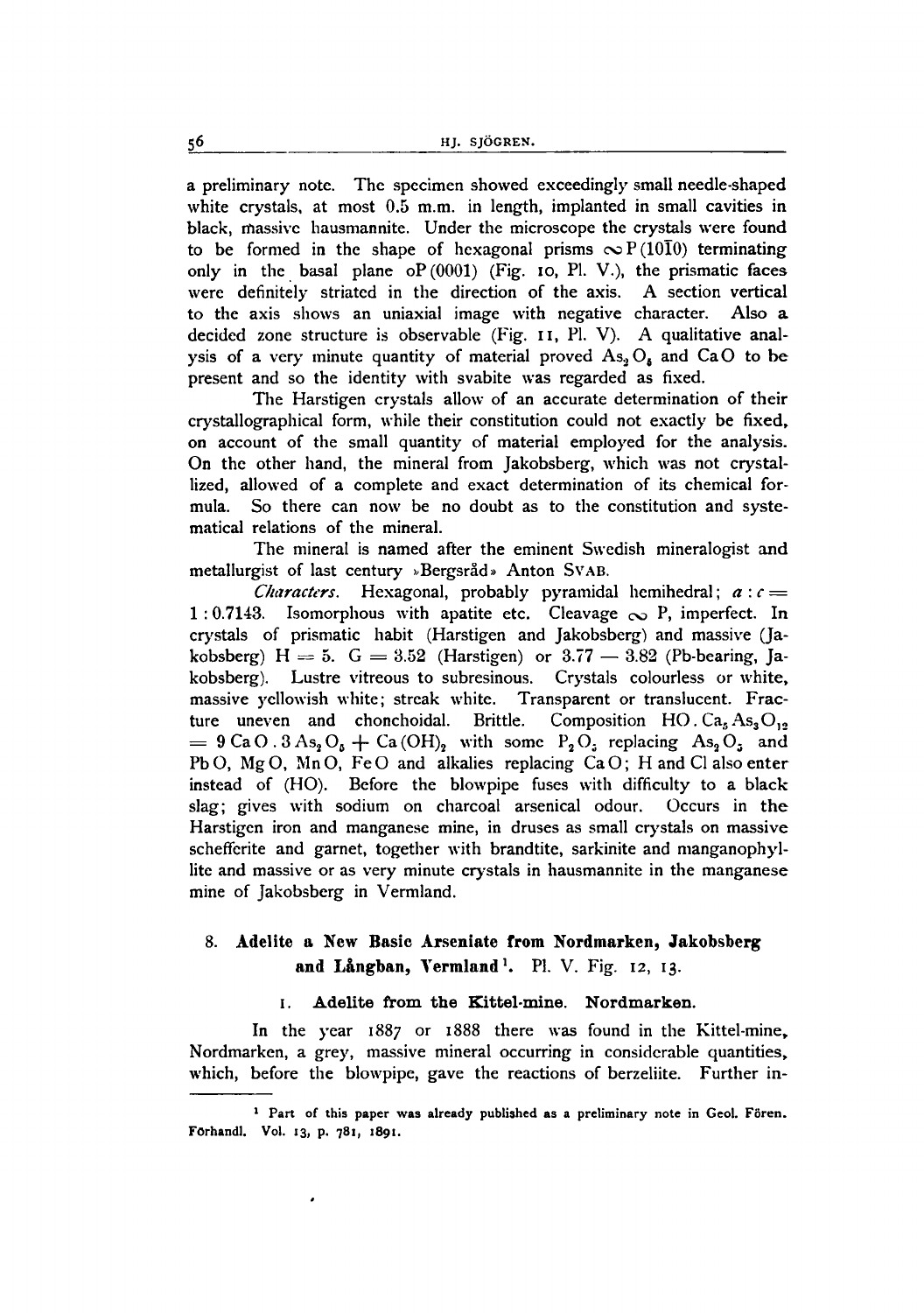vestigations have shown that it constitutes a new mineral, with a different composition to that of berzeliite. It occurs together with hausmannite and other manganese ores in a layer, separate from that of the iron ore.

The mineral is grey in colour, translucent and has a resinous lustre. It occurs as great massive pieces, thickly permeated by magnetite in small grains and scales of metallic copper. Fracture uneven or chonchoidal. Streak uncoloured; hardness  $= 5$ . In the microscope the mineral is colourless and in polarized light shows grey, bluish-grey, yellew or yellow-grey. Before the blowpipe, the mineral fuses easily to a grey enamel; with soda on charcoal it gives an arsenical odour. Soluble in diluted acids.

*Anaiysis VII.* Adelite from Kittel-Mine (R. Mauzelius). Gravity 3.71 at  $+14^{\circ}$  C.

|                                          | $\mathbf{e}_{i}$ | Molecular Ratio |       |                  |
|------------------------------------------|------------------|-----------------|-------|------------------|
| $As_2O_3 \ldots \ldots$                  | 50.04            | 0.218           | 0.218 | 0.97             |
| $CaO.$                                   | 25.43            | 0.454           |       |                  |
| $MgO$                                    | 17.05            | 0.423           |       |                  |
| $BaO$                                    | trace            |                 | 0.902 | $\overline{4}$ . |
| $MnO$                                    | 1.64             | 0.023           |       |                  |
| $Pb$ $0$                                 | 0.39             | 0.002           |       |                  |
| $Cl_2$                                   | 0.24             | 0.007           |       |                  |
| $\text{H}_{\text{2}}\text{O}$            | 4.25             | 0.236           | 0.243 | 1.08             |
| $Fe3O3 +$<br>$\mathrm{Al}_3\mathrm{O}_3$ | 0.30             |                 |       |                  |
| Copper<br>.                              | 0.26             |                 |       |                  |
|                                          | 99.60            |                 |       |                  |
| O corresponding                          |                  |                 |       |                  |
| to $Cl_2$ $\downarrow = 0.05$            |                  |                 |       |                  |
|                                          | 99.55            |                 |       |                  |

The amount of water given in the analysis has been determined as loss by heating. An attempt has been made to determine the amount of water directly but without decided results. By heating in a gas-oven, to the greatest heat the oven could give, the loss was only 1.5 per cent, which was directly determined.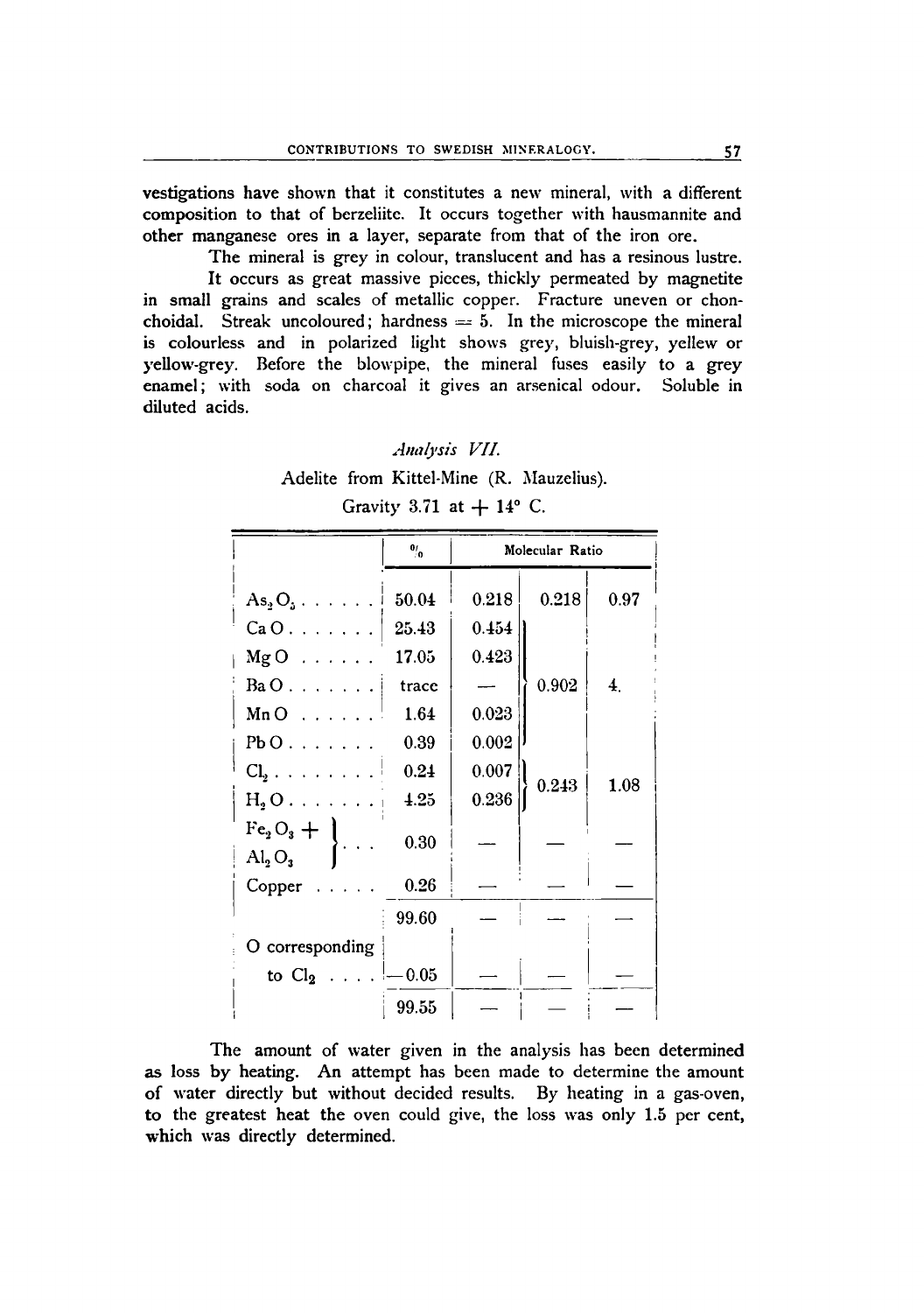That the mineral contains still more water is evident from the fact that when the powder, already heated in the oven, is further heated in a closed glass-tube over the full flame of a Bunsen burner it gives off water freely. This amount, given off only at a high temperature, is determined at about 2.75 percent.

The molecular ratio corresponds closely to the formula

$$
2Ca O. 2 Mg O. H2 O. As2 O5
$$

or, as it may also be written



The mineral is therefore a basic orthoarseniate of lime and magnesia.

Its relations to berzeliite must now be considered. The composition of the minerals known under the common name of berzeliite is not yet decided, as the latest analyses show different results<sup>1</sup>. But whether the formula  $3RO$ . As<sub>2</sub> O<sub>5</sub> or  $10RO$ .  $3As<sub>2</sub>O<sub>6</sub>$  is adopted, the difference of its composition from that of adelite is evident. The berzeliites are either true normal orthoarseniates  $3RO$ . As,  $O_6$  or come very close to this formula. while adelite, on the contrary, is a highly basic arseniate with the formula

 $5\rm{RO}$  .  $\rm{As}_2\rm{O}_6$ 

Another essential difference is that adelite contains basic hydrogen while berzeliite is a saturated arseniate.

With regard to its composition, adelite is closely related to the natural group of minerals, the general formula of which is

$$
\stackrel{\rm II}{(R\,.\,OH)}\stackrel{\rm II}{R}\stackrel{v}{Q}\rm O_4
$$

in which R is some biatomic metal and Q five-atomic P, As or V. To this group, which contains an orthorhombic and a monoclinic section belong among others the species

Libethenite = (Cu. OH) Cu P04 Adamine (Zn. OH) Zn As 04 Descloizite = (Pb. OH) (Pb, Zn) V04 1 orthorhombic J

<sup>&</sup>lt;sup>1</sup> The analyses of LINDGREN and FLINK, the former of an anisotrope, the latter of an isotrope berzeliite from Långban, both give the formula of a normal orthoarseniate  $SRO.As<sub>2</sub>O<sub>6</sub>$ ; on the other hand, Hogbom's analysis of an isotrope variety from the same locality seems to confirm the formula proposed by KüHN  $10RO. 3As<sub>3</sub>O<sub>6</sub>$  while IGELSTROM's analyses of berzeliite from Nordmarken come between these formulas. LINDGREN Geologiska Föreningens i Stockholm Förhandlingar Vol. 5, p. 552; FLINK Bihang till Kongl. Vet. Akademiens Handl. Vol. 12, p. 27. Högsom Geologiska Föreningens Förhandlingar Vol. 9, p. 398. IGELSTRÖM Geologiska Föreningens Förhandlingar Vol. 7, p. 101.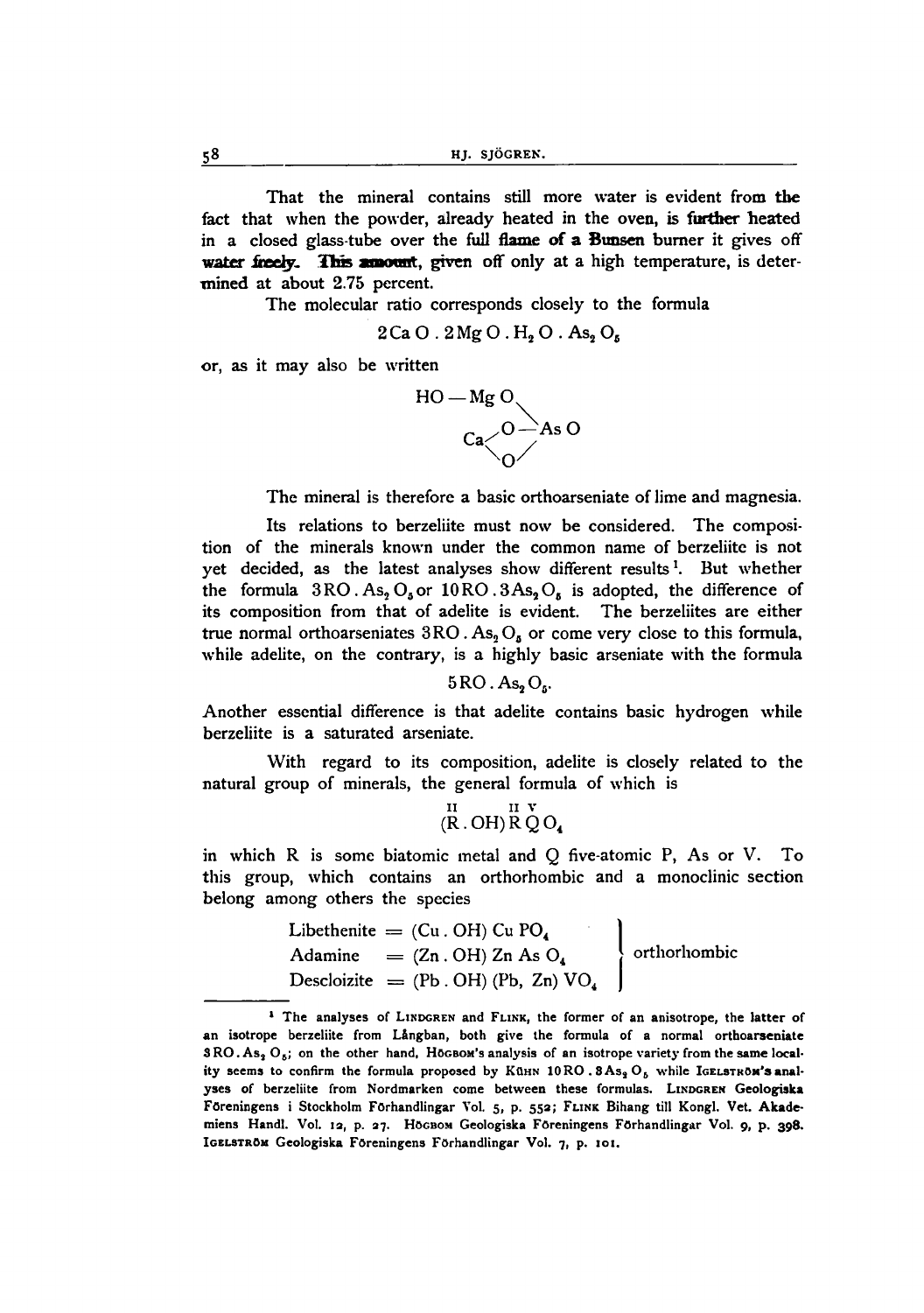Of these sarkinite also occurs in the Swedish manganese mines under tbe same conditions as adelite.

It was not possible, from the Kittel-mine find, to determine whether adelite belonged to the orthorhombic or monoclinic system, as it did not occur in crystals. In one of the thin sections of massive adelite I happened to find some grains which were cut normal to the acute bisectrix and in convergent polarized light showed a wide optical angle, which, by measurement under the microscope, was approximately determined at

$$
2\,\boldsymbol{E}\,=\,106^{\mathrm{o}}\,\,40^{\mathrm{'}}
$$

The dispersion of the axes is  $\rho > v^1$ ; the acute bisectrix is positive.

#### 2. A Mineral related to Adelite from Moss-mine, Nordmarken.

It is of interest to compare, with the above described mineral, another found some years earlier in the Nordmark mine. It was described by me in a paper on »the Paragenical Relations of the Arseniates of Nordmarken» in the year  $1884^2$ . It was found as irregular grains in the »manganese vein» of Moss-mine, together with calcite, hausmannite, pyrochroite, manganosite, manganostibite and the hydrous arseniates, allaktite, diadelphite 8, synadelphite, hemafibrite, manganostibiite, etc. and I suggested that it was the primary arseniate, from which all the secondary, hydrous arseniates above mentioned were derived.

On this occasion I gave an analysis of the mineral, made by  $Dr$ C. H. LUNDSTRÖM, which showed a loss of 2.32 per cent, but the water was not determined. The mineral further contained 1.44 per cent of insoluble, foreign material. On the supposition that the loss is only water, the analyses, calculated at 100 per cent, show

-

<sup>&</sup>lt;sup>1</sup> In my preliminary note in Geol. Fören, Förhandl. Bd. 13, p. 787 it stands 2 H = 106<sup>0</sup> 40 which may be corrected to  $2K = 106^{\circ}$  40; also  $\rho < \nu$  is erroneous and must be  $\rho > \nu$ .

<sup>&</sup>lt;sup>2</sup> Geol. Fören. i Stockholm Förhandl. Vol. 7, p. 407.

<sup>&</sup>lt;sup>3</sup> I use the name diadelphite (A. Sjögren) instead of aimatolith (hematolith IgelstrOm) for the following reason. The papers of the two authors were published *simultaneously* i. e. in the same number of the Geol. Fören. i Stockholm Förhandl. (Number 88 for April 1884). Therefore it cannot justly be said that the one "name has the priority" (Dana's System Ed. VI, p. 803). As IGELSTROM's analysis later on was considered to be partly incorrect and his name declared objectionable, the two authors agreed that the name "aimatolith" should be disused and replaced by "diadelphite". This agreement was published in Geol. Foren. FörhandL Vol. 7, p. 726. In spite of it, GROTH (Tabell. Uebersicht d. miner. Ed. 3, p. 78 as well as DANA, seem to prefer the name given by IGELSTROMafter having changed it to the more proper form of hematolith.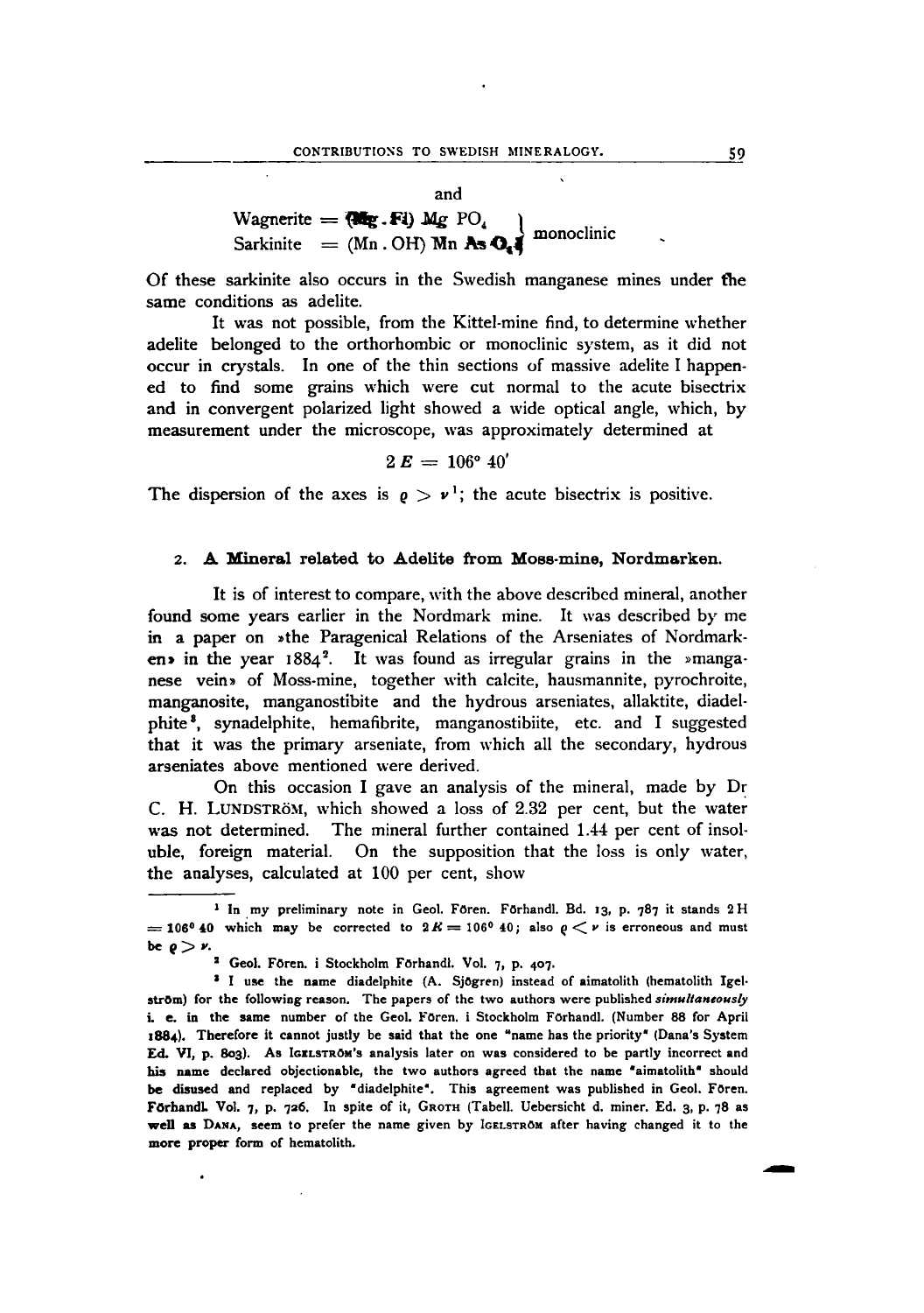|                              | $\frac{0}{10}$ | Molecular Ratio |       |       |  |
|------------------------------|----------------|-----------------|-------|-------|--|
| $As_2 O_1 \ldots$ .          | 49.73          | 0.216           | 0.216 |       |  |
| $CaO$                        | 25.52          | 0.455           |       |       |  |
| $Mg$ O $\ldots$ $\ldots$ .   | 18.98          | 0.474           |       |       |  |
| Ba $0 \ldots \ldots$         | 0.81           | 0.005           | 0.958 |       |  |
| $Mn$ O                       | 1.69           | 0.023           |       |       |  |
| $\text{Zn}$ O (?)            | 0.08           | 0.001           |       |       |  |
| $Al_2 O_3 + l$<br>$Fe2$ $O3$ | 0.83           |                 |       | 5.041 |  |
| $H_2$ O (loss)               | 2.36           | 0.131           |       |       |  |
|                              | 100.00         |                 |       |       |  |

*Analysis VIII.* Adelite-like Mineral from Moss-mine (C. H. Lundström 1884).

This mineral is therefore like adelite represented by the general formula

 $5 \text{RO}$ . As, O<sub>5</sub>

but it seems that the mineral from the Moss-mine only contains half as much water as that from Kittel-mine. This circumstance may be looked at in two different ways. Either the former mineral really only contains half the amount of water and is composed as<br>  $9RO \cdot H O_2 \cdot As_2 O_3.$  (R

$$
9RO. H O2. As2O5. (R = Ca, Mg)
$$

or it was originally an anhydrous compound

 $10RO. 2As, O<sub>n</sub>$ 

the small amount of water being due to incipient decomposition. This interpretation is supported by the fact, that the mineral in thin sections proves to be somewhat decomposed.

The mode of occurrence in the two mines is also rather different although the minerals in both cases occur together with manganese ore.

In order to prevent ambiguity I confine the name adelite to the mineral of the composition  $4 \text{ RO. H}_2 \text{O}$ . As<sub>2</sub>O<sub>5</sub> and leave future examinations to decide the relation of the mineral from Moss-mine to the true adcIite.

### 3. Crystallized Adelite from the Jakobsberg-mine.

During a visit at this mine in October 1891 I found a yellowishgrey, berzeliite-like mineral, occurring massive in hausmannite-bearing limestone together with manganophyllite, piedmontite etc. The mineral shows externally no resemblance to the Nordmarken adelite and only the chemical analysis proved the identity. By cautiously dissolving the calcite in acetic acid I happened to get some crystals and fragments of crystals, which allowed the determination of the crystallographical form and optical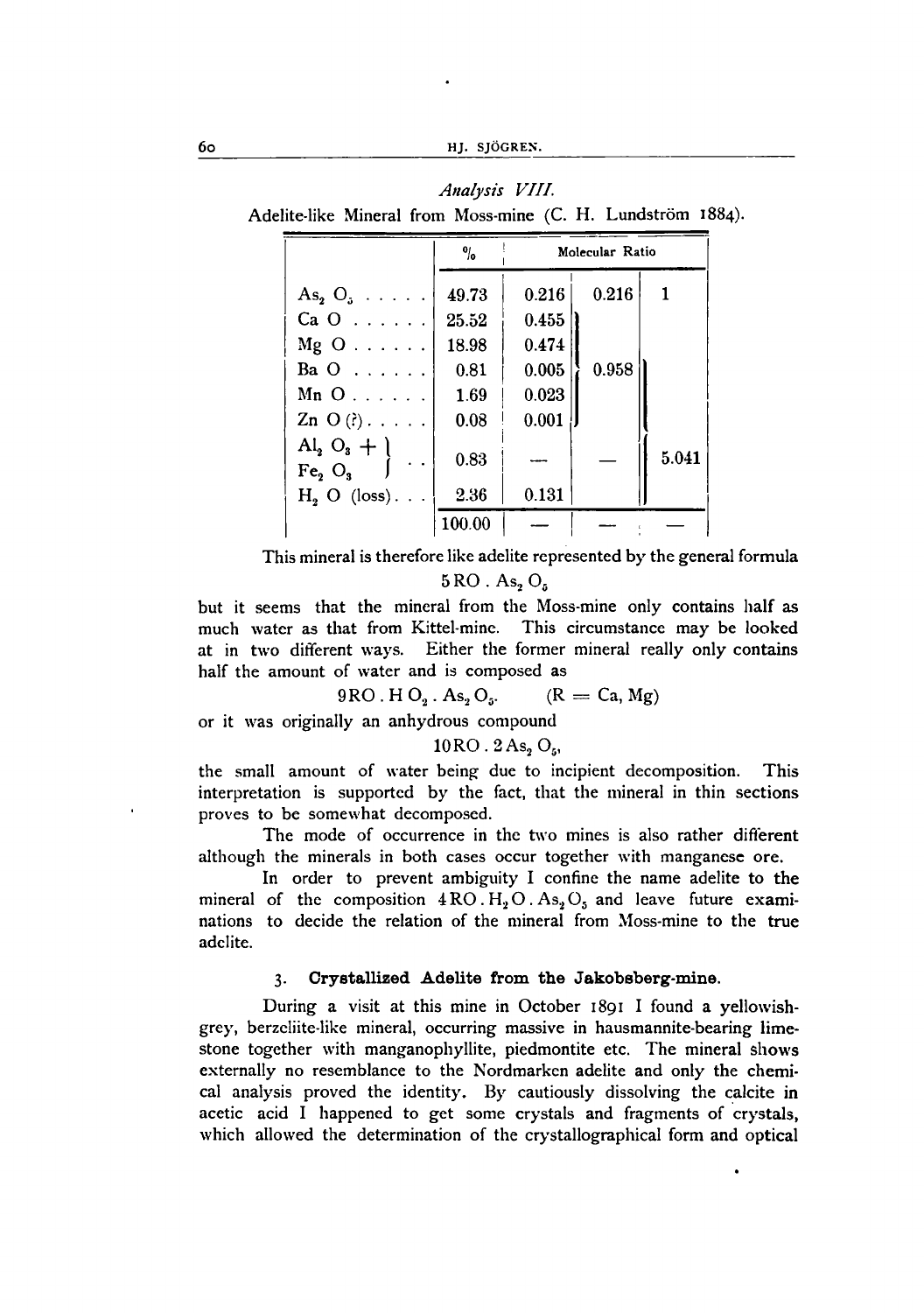properties. The chemical composition of the adelite from ]akobsberg is shown in the following analysis.

|  | Analysis IX.                            |  |
|--|-----------------------------------------|--|
|  | Adelite from Jakobsberg (R. Mauzelius). |  |
|  | Gravity $3.72$ at $15^{\circ}$ C.       |  |

|                          | $\overline{\mathbf{e}}_{i}$ | Molecular Ratio |       |      |  |  |
|--------------------------|-----------------------------|-----------------|-------|------|--|--|
| $\text{As}_2 \text{O}_5$ | 48.52                       |                 | 0.211 | 0.95 |  |  |
| $SOs$ and Cl             | trace                       |                 |       |      |  |  |
| $Pb$ O                   | 2.41                        | 0.012           |       |      |  |  |
| $\cdot$ Fe O             | 0.09                        | 0.001           |       |      |  |  |
| $Mn$ $O$                 | 1.27                        | 0.018           | 0.922 | 4.15 |  |  |
| Ca O                     | 23.13                       | 0.413           |       |      |  |  |
| MgO                      | 19.25                       | 0.478           |       |      |  |  |
| H, O<br>.                | 3.99                        | 0.222           | 0.222 |      |  |  |
| $Si$ O <sub>2</sub>      | 1.88                        | 0.031           |       |      |  |  |
|                          | 100.54                      |                 |       |      |  |  |

If we leave the silicic acid out of consideration, as this certainly does not belong to the mineral, the molecular ratio is  $As<sub>2</sub>O<sub>5</sub>$ : RO : H<sub>2</sub>O = 0.95 : 4.15 : 1 which evidently answers to the formula of adelite.

The agreement with the formula will be still greater if we subtract from the basic components as much as corresponds to the silicic acid for constituting ortho-silicate, This way of interpreting the existence of the silicic acid in the analysis is probably the most natural as a mineral of the olivine group often occurs in crystalline limestones of this kind and such a mineral, by its yellowish-grey colour, could easily escape detection when picking out the material for analysis. The above molecular ratio then will be

 $1:4.08:1.05$ 

evidently corresponding to the formula

$$
\begin{array}{c}\n\text{HO} \cdot \text{Mg} \\
\text{Ca}\n\end{array}\n\}
$$

in which small amounts of Ca are replaced by equivalent quantities of Pb, Mn and Fe.

*The crystallographicalform of adelite,* The disengaged crystals are a few millimetres in size, and mostly fragmental. They show rounded edges and corners and only few faces are smooth enough to allow of measurement. The measurements of four crystals have shown that the mineral belongs to the monoclinic system with the following system of axes:

$$
a:b:c = 1.0989:1:1.5642
$$

$$
\beta = 73^{\circ}15'
$$

•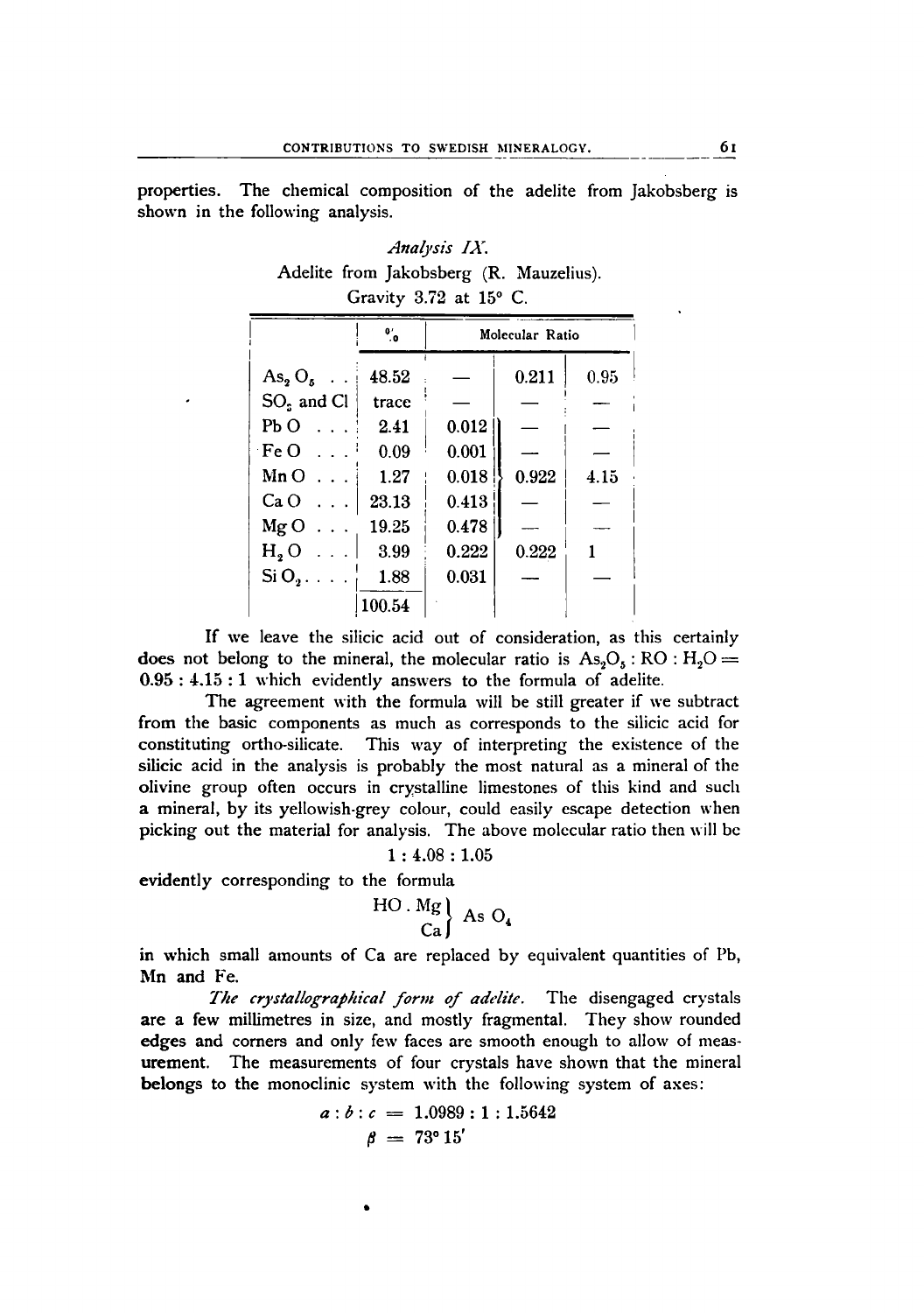62 HJ. SJÖGREN.

This axial system is derived from the following fundamental angles

 $c(001)$  :  $a(100)$  = 73°15'  $M(110)$  *: M(110)* = 87 5  $M(\bar{1}10)$  : *d*  $(\bar{2}21)$  = 24 45

The following faces are observed:

 $a = \infty \bar{P} \infty (100)$  $c = oP$  (001)  $M = \infty P$  (110)  $f = \mathbb{P} \infty(011)$  $d = P$   $(\overline{2}21)$ 

The crystals are either tabular parallel with  $c(001)$  (as fig. 12, Pl. V) or prismatic with  $M(110)$  dominating (fig. 13 Pl. V). The faces *Juff* are smooth and give good reflections; distinct cleavages are found parallel to these faces. The face *a* is smooth but less brilliant than the *M*-faces;  $c$  is often curved and gives double or indistinct images; this face is deeply striated parallel with the edge of intersection with  $a(100)$ . The pyramid *d* is uneven and allows only of approximate measurements The dome *f* is observed only on one crystal.

**Table of Angles.**

|                                         | 1. | 2.      | -3.                                                    | 4.       | Calculated.     |
|-----------------------------------------|----|---------|--------------------------------------------------------|----------|-----------------|
| $M(110) : M(1\bar{1}0)   87^{\circ} 0'$ |    |         | $86^{\circ} 56'$   $87^{\circ} 12'$   $87^{\circ} 20'$ |          | $87^{\circ}$ 5' |
| c(001) : M(110)                         |    | 79<br>3 |                                                        | 79<br>5. | 78 33           |
| $M(\bar{1}10): d(\bar{2}21)$            |    | 24 58   | 25 15                                                  |          | 24 45           |
| c(001): a(100)                          |    |         |                                                        | 73 15    | 73 15           |
| c(001): f(011)                          |    |         |                                                        | 56 27    | 56 17           |
| $c(001): d(\bar{2}21)$                  |    | 76 26   |                                                        |          | 75 27           |

*Optical Properties.* The examination in polarized light shows that the mineral is strong double refracting. The optical axes lie in the plane of symmetry and the acute bisectrix makes an angle of 38° 45' with the *c* axis; this bisectrix lies in the obtuse angle between the crystal axes. The double refraction is positive. The optical orientation is thus

$$
B_{\mathbf{a}}\wedge c=+\overset{\scriptscriptstyle1}{3}8^{\scriptscriptstyle0} 45'.
$$

The optical angle for Na-light was measured in a solution of mercuric iodide in potassium iodide ( $n = 1.6703$ ) with the following result  $2 K_{ay} = 58^{\circ} 47'.$ 

The dispersion is  $\rho > \nu$ .

The chemical relation to the wagnerite group has already been alluded to. On account of showing the crystallographical agreement with

•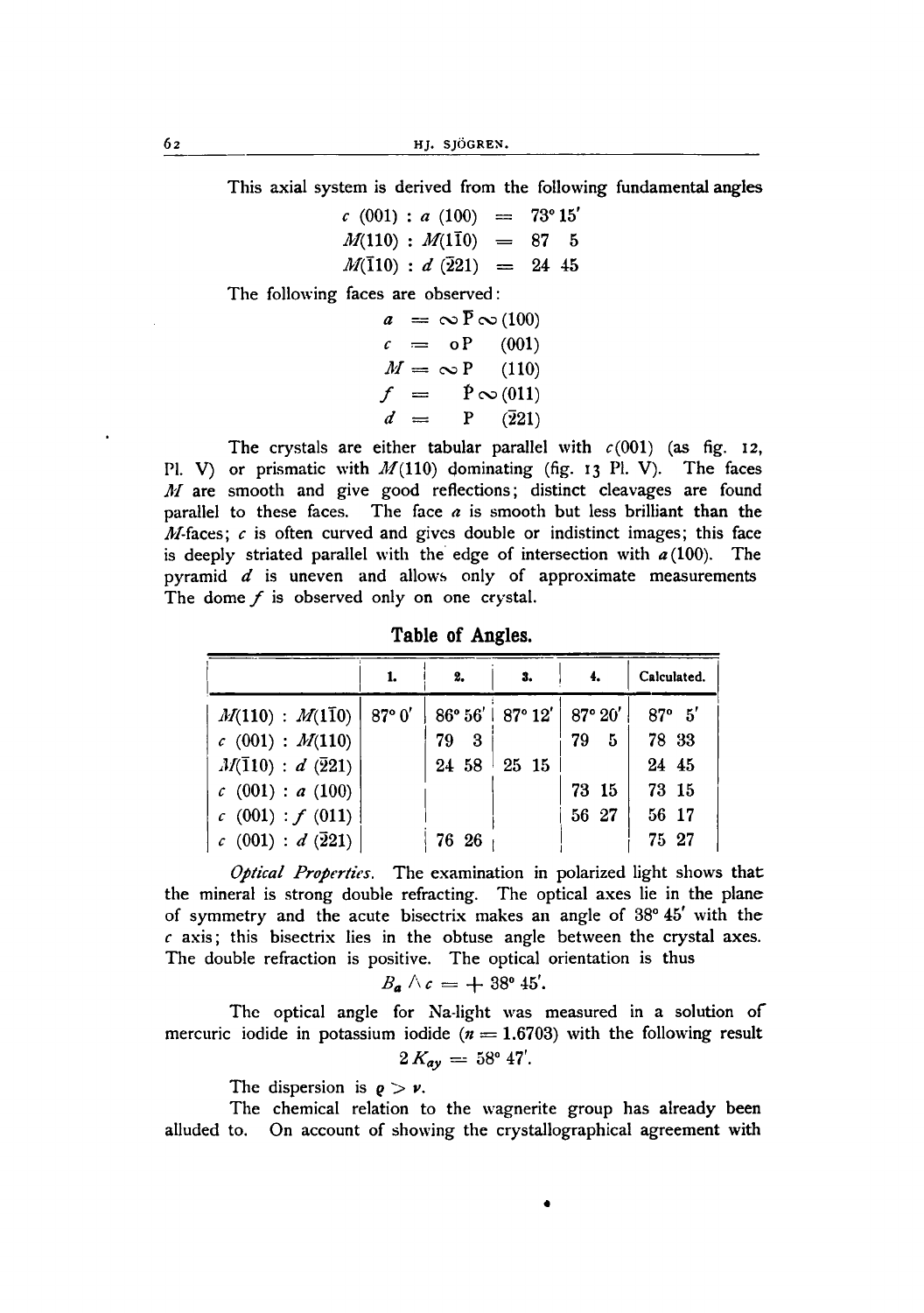this group one may multiply the  $a$ -axis by 2. The correspondence is then evident as shown in the following comparison:

| Triploidite $a:b:c = 1.8572:1:1.4925$ |                            |                         |                         | $\beta = 71^{\circ} 46'$ |
|---------------------------------------|----------------------------|-------------------------|-------------------------|--------------------------|
| Wagnerite                             |                            |                         | $= 1.9145 : 1 : 1.5059$ | $= 71, 53$               |
| Sarkinite                             |                            | $= 2.0017 : 1 : 1.5154$ |                         | $= 62.13$                |
| <b>Adelite</b>                        | $2a:b:c = 2.1978:1:1.5642$ |                         |                         | $= 73, 15$               |
|                                       |                            |                         |                         |                          |

One may thus refer adelite to a system of axes fully corresponding to that of the wagnerite but I found it preferable to use the system of axes which gives the simplest symbols to the faces.

Also in optical properties adelite agrees with the other members of the wagnerite-group as they all have the plane of optic axes parallel to that of symmetry.

## 4. Adelite from L&ngban.

Adelite occurs also at Långban but with a somewhat different appearance and in different association from that at Nordmarken. Specimens show a pale yellow-grey colour, much resembling certain varieties of berzeliite. It occurs together with impure calcite, braunite and asbestoshedyphane<sup>1</sup>.

*Analysis X.* Adelite from Långban (R. Mauzelius).  $G_{1} = 3.76$  at 15° C.

|                                   | $\frac{1}{\sqrt{2}}$ | Molecular Ratio. |       |                |
|-----------------------------------|----------------------|------------------|-------|----------------|
| $\text{As}_2 \text{O}_3$          | 50.28                | 0.219            | 0.219 | 0.97           |
| $Ca O.$                           | 24.04                | 0.429            |       |                |
| $Mg$ $O$                          | 17.90                | 0.444            |       |                |
| Ba $0 \ldots \ldots$              | 0.23                 | 0.002            |       |                |
| $Pb$ O. $\ldots$ .                | 2.79                 | 0.013            | 0.900 | $\overline{4}$ |
| Cu O                              | 0.32                 | 0.004            |       |                |
| Fe $0, \ldots,$                   | 0.08                 | 0.001            |       |                |
| $Mn$ O $\ldots$ $\ldots$ $\ldots$ | 0.48                 | 0.007            |       |                |
| Cl.                               | trace                |                  |       |                |
| $H_2O \ldots \ldots$              | 3.90                 | 0.217            | 0.217 | 0.97           |
|                                   | 100.02               |                  |       |                |

<sup>1</sup> The designation of a peculiar compound of two minerals, found at Langban for some years in different parts of the mine. It formed fibrous aggregates up to an inch in length of a grey to brownish colour and silky lustre. A microscopical examination has shown that it is composed of two different minerals of which one, in the form of thin needles with a starlike intersection permeates the other, and gives the whole compound a fibrous, asbestos like appearance. The needle-like mineral is a hydrous silicate of magnesia with a composition similar to that of serpentine; the other mineral is chiefly an arseniate of lead with some lead chloride, but it does not seem to be identical with the common hedyphane. Both minerals are double refracting.